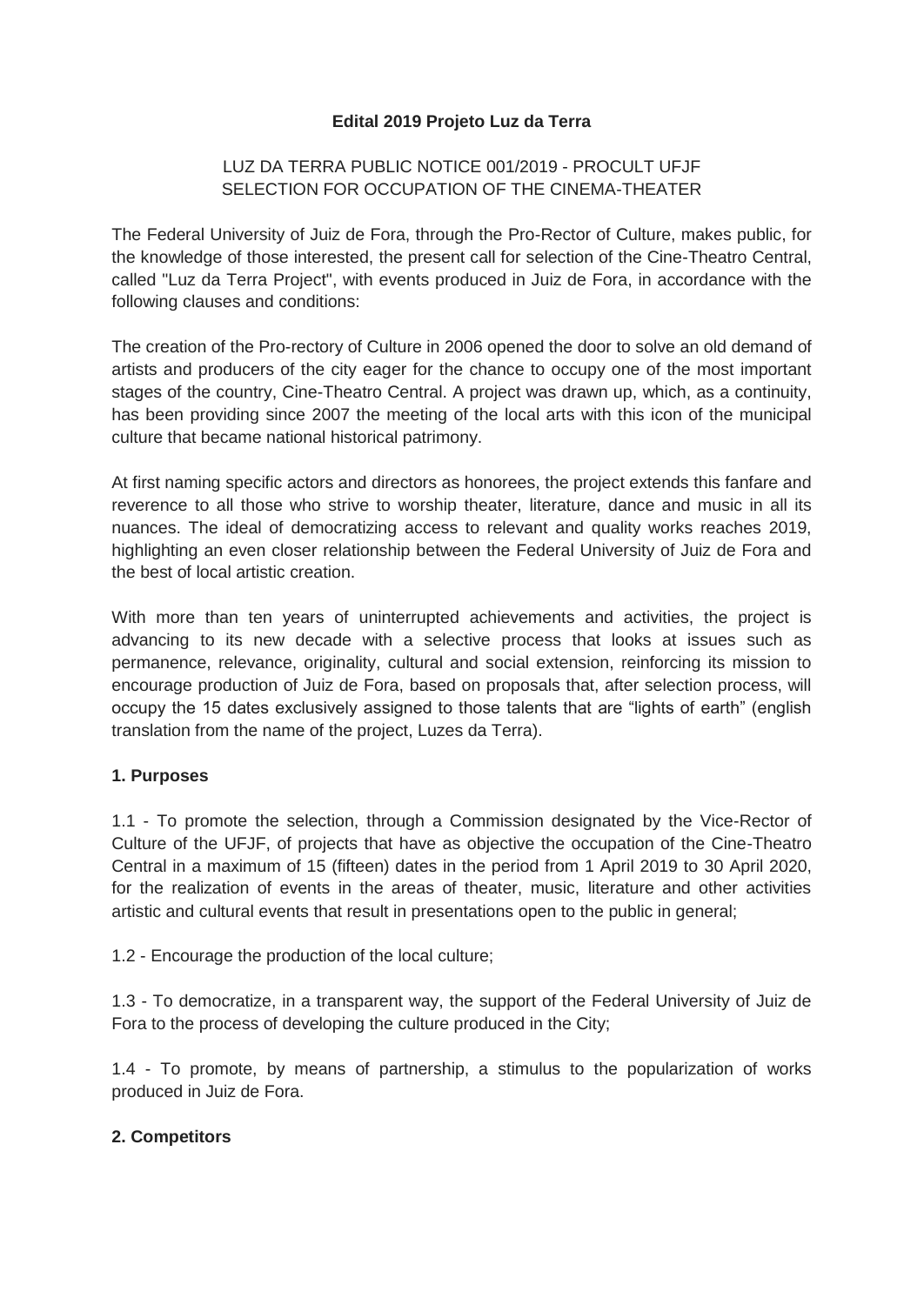2.1. Are able to participate in the selection of projects to occupy the Cine-Theatro Central individuals who will be directly responsible for the realization of the project of occupation, companies of artistic productions, companies or groups of artistic and cultural nature, with or without the desire of profit, domiciled for at least three (3) years in Juiz de Fora, counted based on the date of registration in the selection and henceforth called Proponent.

2.1.1 - Proposals already covered by laws encouraging the federal, state and / or municipal culture are are not not impeded.

2.1.2 - The candidate who is in debt to the Federal University of Juiz de Fora and / or complying with any kind of penalty imposed by the Board of Directors of Cine-Theatro Central may not participate in the selection.

2.1.3 - For registration purposes, in the case of bands or groups, a representative must be indicated (individual or legal entity), who will act administratively and legally at all stages of this Notice.

2.2. The Proposer must be aware of the responsibility for works that are not 100% of its own authorship, being its exclusive obligation any and all liability, including possible collection of fines and proceedings regarding any copyright.

2.3 - In the publicity material and in the tickets it must be included the condition of spectacle developed through the "Luz da Terra Project", and the support of UFJF / Pro-rector of Culture of UFJF / Cine-Theatro Central;

2.3.1 - The dissemination material must be presented prior to the approval of the UFJF Pro-Rectory of Culture, which will provide the official logos of the institution and the Project;

2.4 - It is prohibited the participation of organs of the Federal University of Juiz de Fora and other entities that already use Cine-Theatro Central through a legal instrument signed with the UFJF, the members of the Board of Directors of the Theater and the Selection Committee provided for in present announcement.

### **3. Conditions for granting**

3.1 - In case the show / event is offered to the community free of charge, without fees, tickets or any form of retribution, the occupation of Cine-Theatro Central on the date released will be free;

3.2 - In the case of ticket collection, whose unit value may not exceed R\$ 50.00 (fifty reais): payment of the Occupancy Rate in the amount of R\$ 1,419.00 (one thousand four hundred and nineteen reais) per approved date, to be removed as follows:

3.2.1 - up to the 7th (seventh) day after the delivery or receipt of the Permission Term for signature: R\$ 497.00 (four hundred and ninety-seven reais) corresponding to 35% of the total value as a reserve, to be collected through the Federal Government's Single Collection Guide (GRU), according to the conditions to be discriminated in the specific Use of Permission Term between the UFJF and the Contractor, whose receipt must be delivered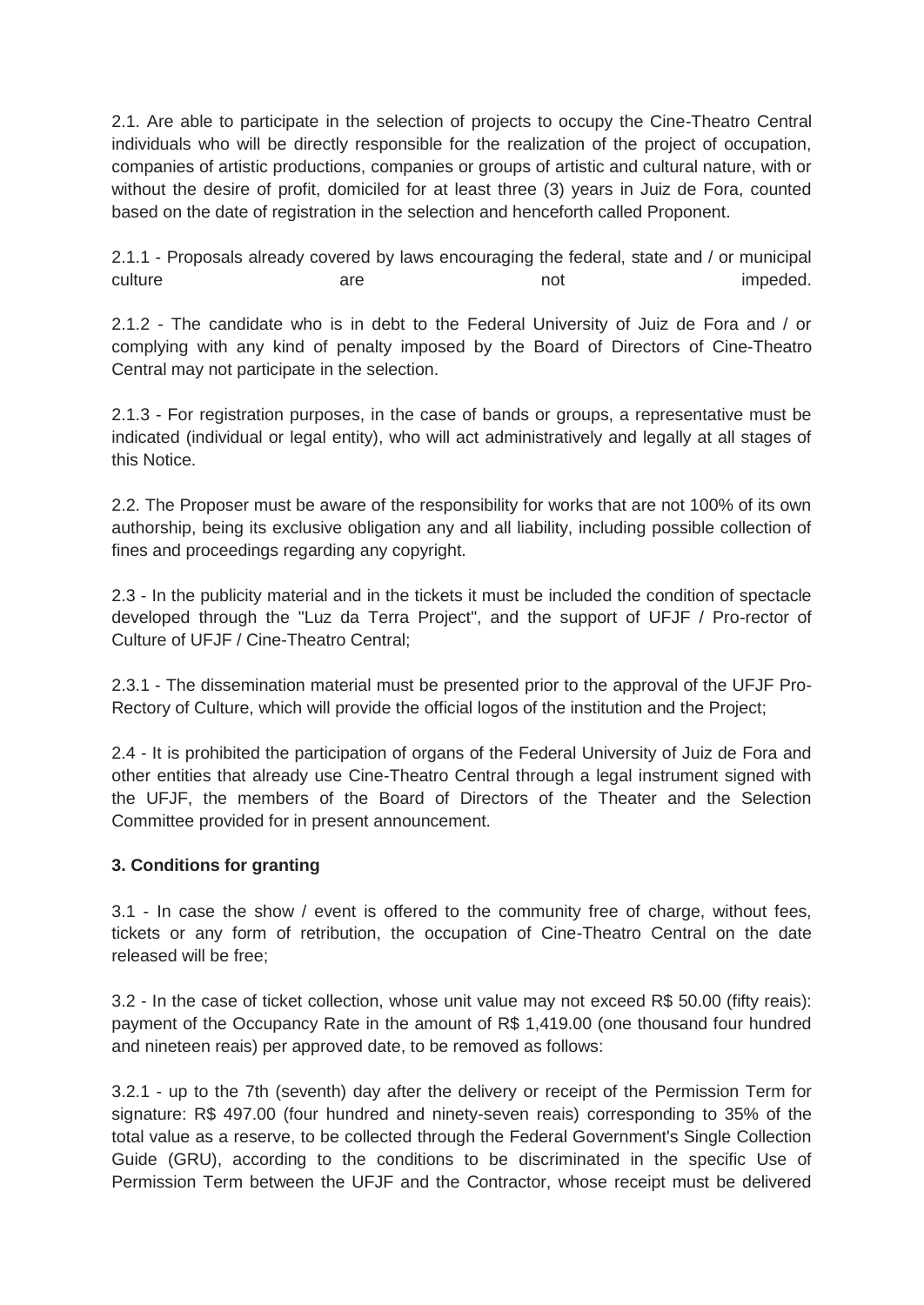within the same term, at the administration of Cine Theatro Central together with the Permit Term, duly signed by the legal representative of the proponent;

3.2.2 - up to 4 business days prior to the scheduled date for the event: the remaining R\$ 922.00 (nine hundred and twenty-two reais), through the Federal Government's Single Collection Guide (GRU), whose proof of payment shall be delivered within the same term, in the management of Cine Theatro Central.

3.2.3 - The lack of discharge on the due date of the reservation fee (item 3.2.1) will imply the impediment of the proposer and his / her legal representative for at least 1 (one) year from the date released for the presentation of the show / event, and the loss of the right to participate in the next "Luz da Terra" Project.

3.2.4 - The failure to pay the remaining installment (item 3.2.2) on the due date (up to 4 business days prior to the start of the presentation), whose receipt should be delivered within the same time period, at the Cine Theatro Central Secretariat, will cause the impediment to the accomplishment of the event, and all legal, juridical and criminal responsibility resulting from the suspension shall be borne by the proposer's legal representative.

3.3 - Assignment of 10% (ten percent) of the total amount of tickets available for the event / show, which must be delivered to the Central Theater Secretariat at least 15 (fifteen) business days prior to the event and which will be distributed by the PróReitoria de Cultura of the UFJF, at its discretion, to schools, philanthropic entities, community centers, etc.

3.4 - The guarantee of participation of at least 90% (ninety percent) of the technical team and cast informed in the Application Form, except in cases duly justified in writing and accepted by the Directing Council of the Central Cine-Theatro, under penalty of legal representative to respond by false declaration and for noncompliance with this Notice.

3.5 - Subscription of Term of Onerous Permission (contract);

3.6 - Respect the rules and regulations of Cine-Theatro Central and the present Public Notice;

### **4. Dates**

Up to 15 (fifteen) dates will be available to be enjoyed by the selected proposals, subject to the following conditions:

4.1 - Each registered bid may claim one (1) date in the period from April 1, 2019 to April 30, 2020, including the assembly time, execution of the performance - which may not exceed four (4) hours of duration - and dismantling, respecting the hours of operation of the theater, which is from Tuesday to Sunday, from 8 am to 11:59 pm, with lunch hours from 12:00 pm to 2:00 p.m. Exclusive dates for testing and assembly will not be considered;

4.2 - The dates will be suggested by the proponents in proper form and will be released for occupation observing in advance the availability in the programming of the theater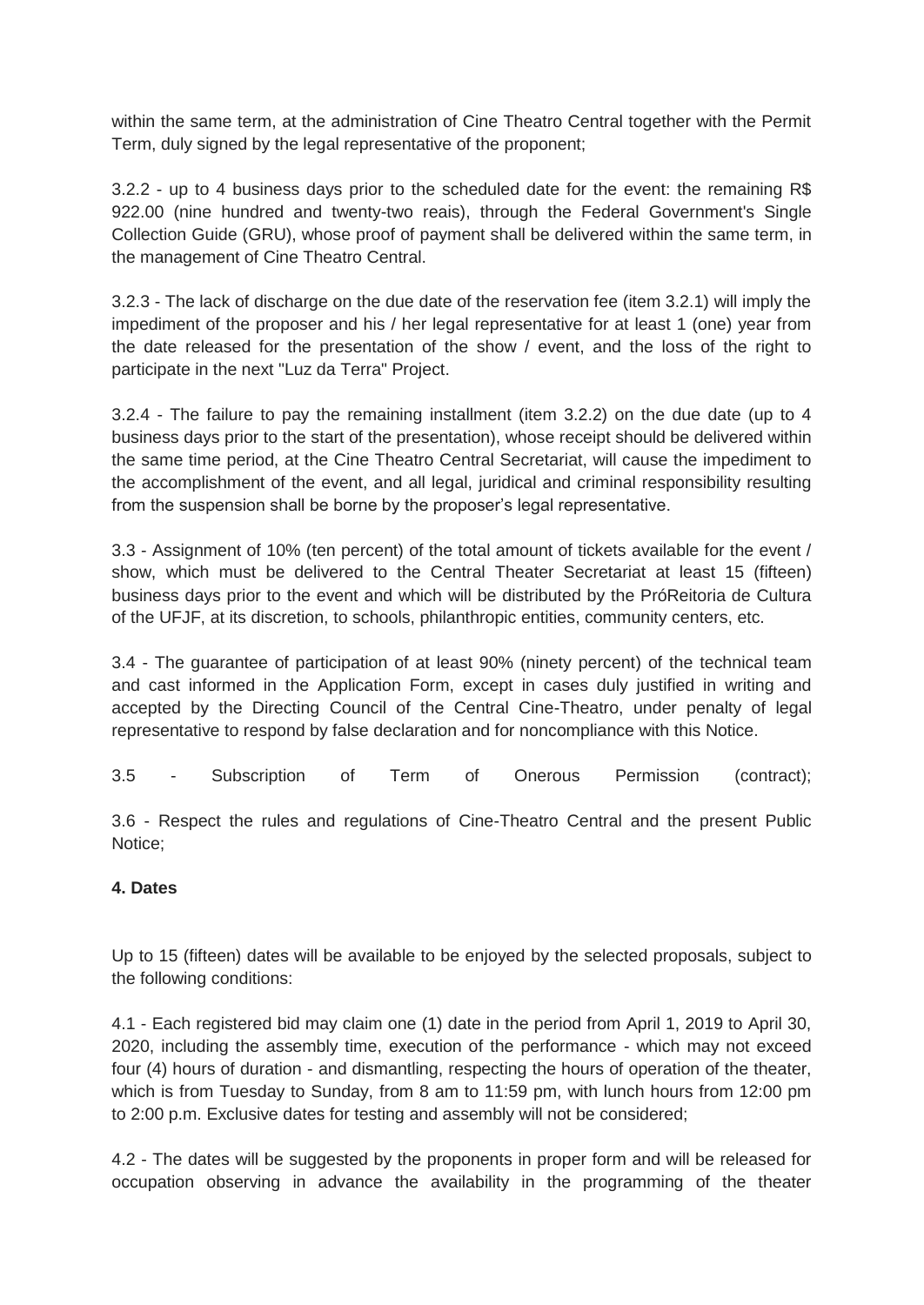(http://www.theatrocentral.com.br/programacao-2/) and technical conditions of the Cine-Theatro Central;

4.3 - In case of coincidence of suggestion of date by more than one proposer, the assignment will follow the order of classification of the proposals according to the result of the analysis of the Selection Committee;

4.4 - Once the date of occupation has been defined, the proposer shall sign a declaration of commitment of the use of the chosen date, upon penalty of the fines and impediments described in Clause 4.5;

4.5 - The proposer who fails to comply with the agreed presentation date will be prevented from attending the next "Luz da Terra" Project Announcement, and will be obliged to pay, by way of a fine, the normal public price set for Onerous Permission, excluding force majeure reason presented in writing and duly substantiated and approved by the Directing Council of CineTheatro Central;

4.6 - The proposer who requests the date and for reasons of force majeure requests the Board of Directors of Cine-Theatro Central to transfer the same, it may execute it only once within the same year that has been contemplated. If there is no justification or approval of transfer by the Board of Directors, the event will be definitively canceled.

#### **5. Registration**

| Registration                      | From 14/01/2019 to 14/02/2019 |
|-----------------------------------|-------------------------------|
| Disclosure of the partial results | Until 20/02/2019              |
| Deadline for appeal               | From 21/02/2019 to 27/02/2019 |
| Disclosure of final results       | 01/03/2019                    |

5.1 - Registration is free and will be held in person from Tuesday to Friday, from 9:00 am to 12:00 p.m. and from 2:00 p.m. to 5:00 p.m., at the CineTheatro Central office, at Praça João Pessoa, s / nº, Calçadão da Rua Halfeld, Out, MG;

5.2 - Entries will not be accepted after the established time and date, by mail, or when they fail the requirements contained in this announcement.

5.3 - For registration in the "Luz da Terra Project", it is mandatory to present the following documentation:

5.3.1 - Application form that will be available on the Cine-Theatro Central website (http://www.theatrocentral.com.br/project-light-of-the-first/) during the registration deadline;

5.3.2 - Curriculum of the artist, group or company and / or producers or promoters participating in the project containing address, e-mail and contact telephone;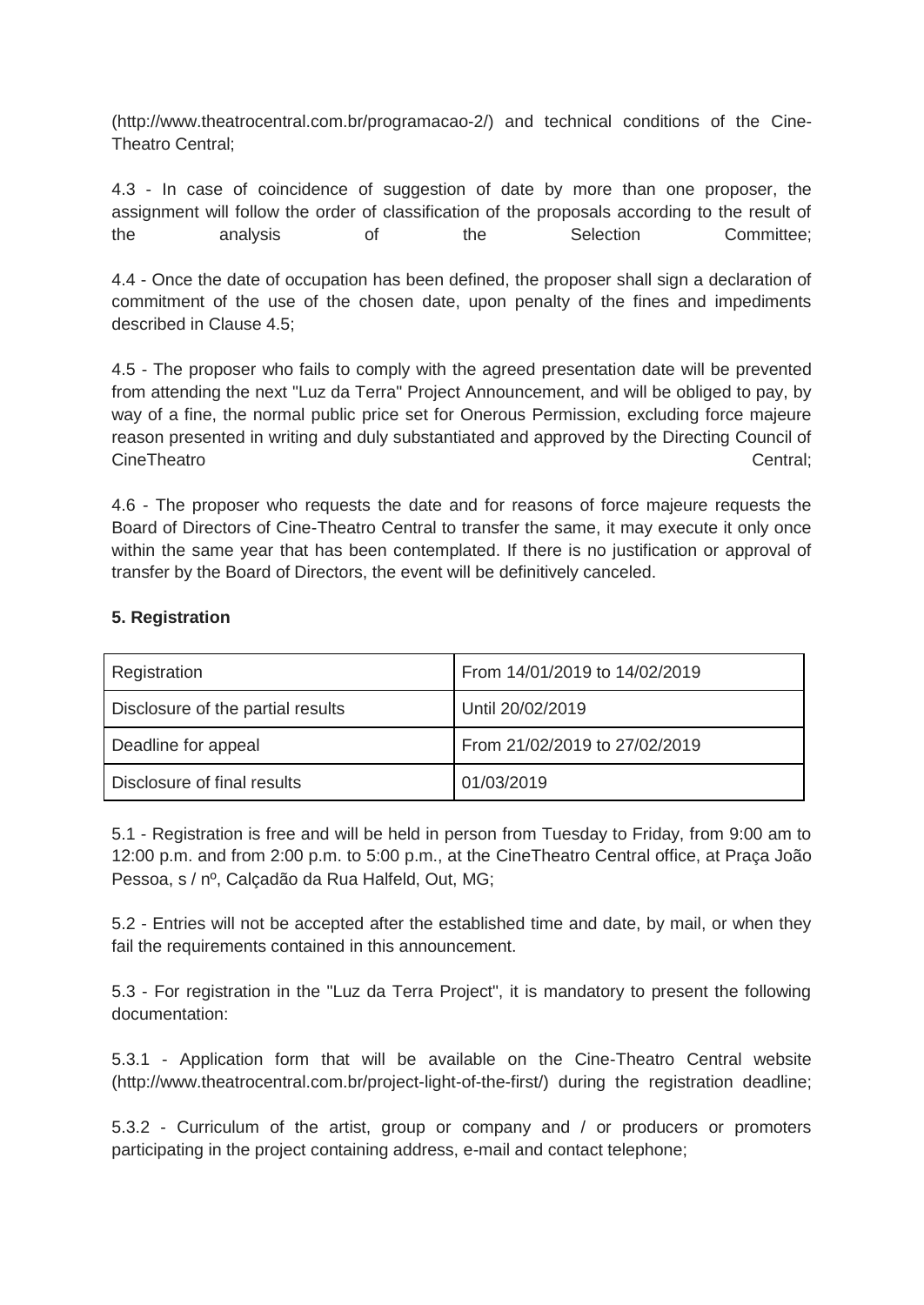5.3.3 - Material supporting the artistic production of the proponent in photography and / or video;

5.3.4 - Declaration stating that the proponent represents the artist / group / main institution involved in the proposal and that the artist / group / institution is aware of the date suggested for the the event;

5.3.5 - Documentation:

Physical person: copies of the identity card and CPF, curriculum vitae, copy of proof of residence in the city of the last 3 years, counted based on the date of enrollment in the Selection and documentation proving a minimum of three (3) years of experience prior realization of the object and the technical and operational capacity to carry out the planned activities and the fulfillment of the established goals;

Legal Entity: copy of the Social Contract or Statute and Election Minutes of the Board of Executive Officers of the company, copy of proof of active enrollment at CNPJ that proves the minimum of three (3) activity, identity card and CPF of the legal representative.

5.4 - Appeal

5.4.1 The candidate who is not classified may request his / her note through e-mail cinetheatrocentral@ufjf.edu.br.

5.4.2 If you wish, the proponent may file an appeal that must be filed in person or sent via email cinetheatrocentral@ufjf.edu.br. The proponent will present the justifications that will be analyzed later by the Council of the Central Cinema-Theatro.

## **6.** Selection **Committee**

6.1 The Selection Committee shall consist of 5 (five) effective members and 4 (four) alternates, all nominated and appointed by the UFJF Pro-Rector of Culture, who shall hold the Commission Presidency and shall have the power of tie-breaking.

6.2 - In case of impediment of the titular member, by reason of serious or exceptional nature, the president of the Selection Committee will call the substitute.

6.3 - In case of impediment of the Pro-Rector of Culture, a representative appointed by the Commission shall take the Chair of the Commission.

6.4 - The criteria for the nomination of the members of the Selection Committee should be based on the notorious competence and contribution of the nominees to the scene of the local culture.

6.5 - No member or alternate member of the Selection Committee may have a direct or indirect participation in any proposal submitted for selection.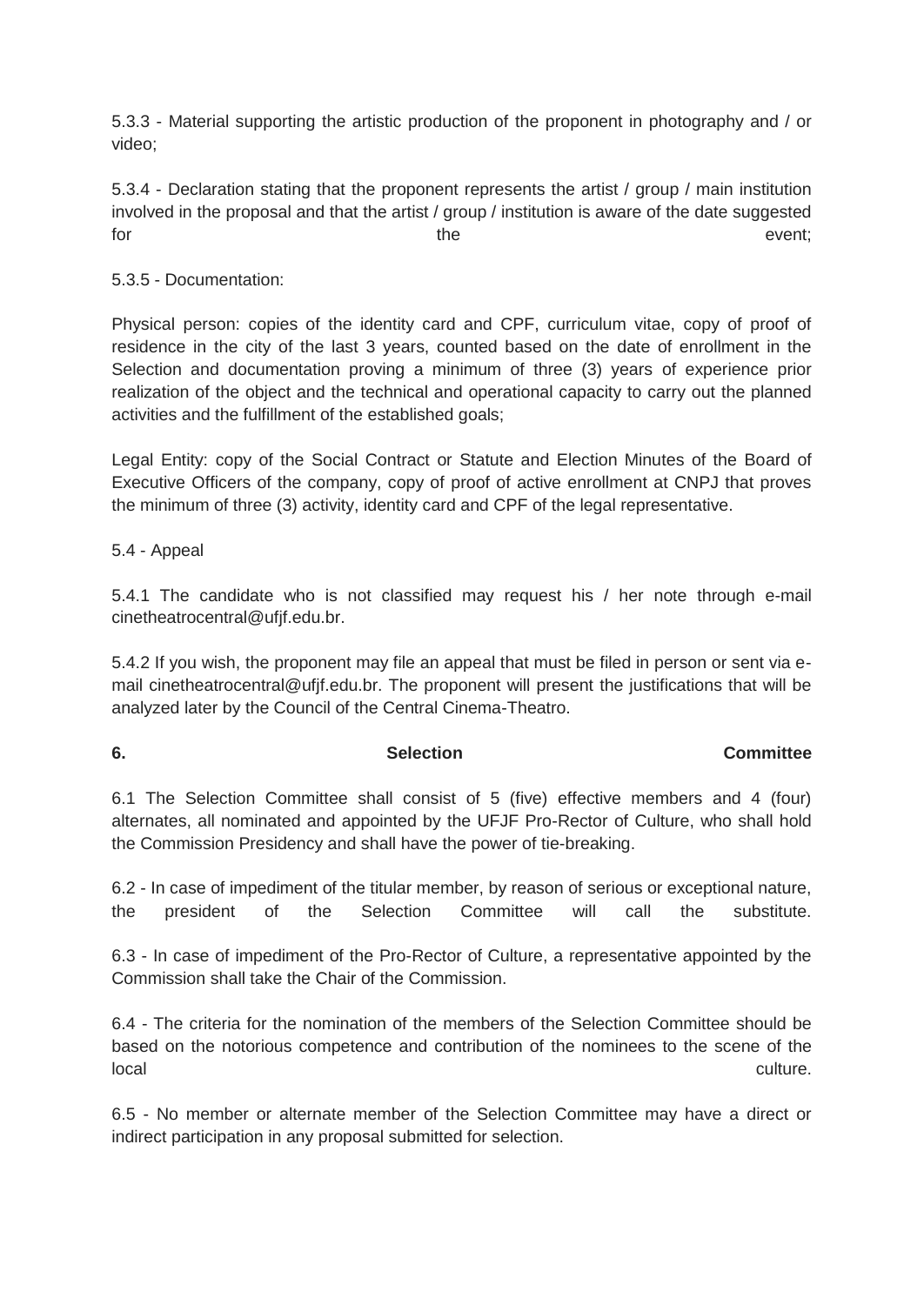6.6 - Failure to comply with item 6.5 will imply the immediate dismissal of the member or substitute member of the Selection Committee and the disqualification of the related proposal.

# **7. Criteria Criteria Judgment Criteria**

The proposals forwarded will be evaluated considering, in order of magnitude:

| $\mathbf 1$ . | Originality, novelty, artistic relevance and cultural expression. | 30% |
|---------------|-------------------------------------------------------------------|-----|
| 2.            | Artistic-cultural relevance in relation to the city.              | 20% |
| 3.            | Cultural and social extension of the proposal.                    | 15% |
| 4.            | Presentation of dissemination strategies.                         | 15% |
| 5.            | Explanation of feasibility of realization.                        | 10% |
| 6.            | Technical team - composition.                                     | 10% |

|  | о. | <b>Selection</b> | <b>process</b> | and | result |
|--|----|------------------|----------------|-----|--------|
|--|----|------------------|----------------|-----|--------|

8.1 - The Selection Committee will analyze the proposals submitted within a maximum of three (3) days after the closing of the registrations, based on the criteria of judgment contained in clause 7 and will define the dates of concession, obeying the classification order and observing preferably, and when available, the date options suggested by the proposer in the application form;

8.2 - After evaluating the proposals submitted, the Selection Committee will draw up a conclusive report of its work, indicating the list of proposals selected by order of qualification, accompanied by the definition of the dates granted and that will be reserved by the administration of Cine-Theatro Central for the presentation of the events ;

8.3 - The results of the selected proposals will be published on the website of the Pro Rector of Culture of the Federal University of Juiz de Fora and the Cine-Theatro Central.

8.3.1 - The non-attendance of the representative will lead to the disqualification of the proposal and will lead to the call of the legal representative of the approved alternate proposal;

8.4 - If there is a need, the Selection Committee may call the proposers, at a specific date and time, to provide clarification on the proposal submitted.

8.4.1 - In case of absence of the proponent to the call of the Selection Committee, the proposal will be automatically disqualified;

8.5 - The internal questions of the Selection Committee shall be resolved by a majority of the votes of the members present.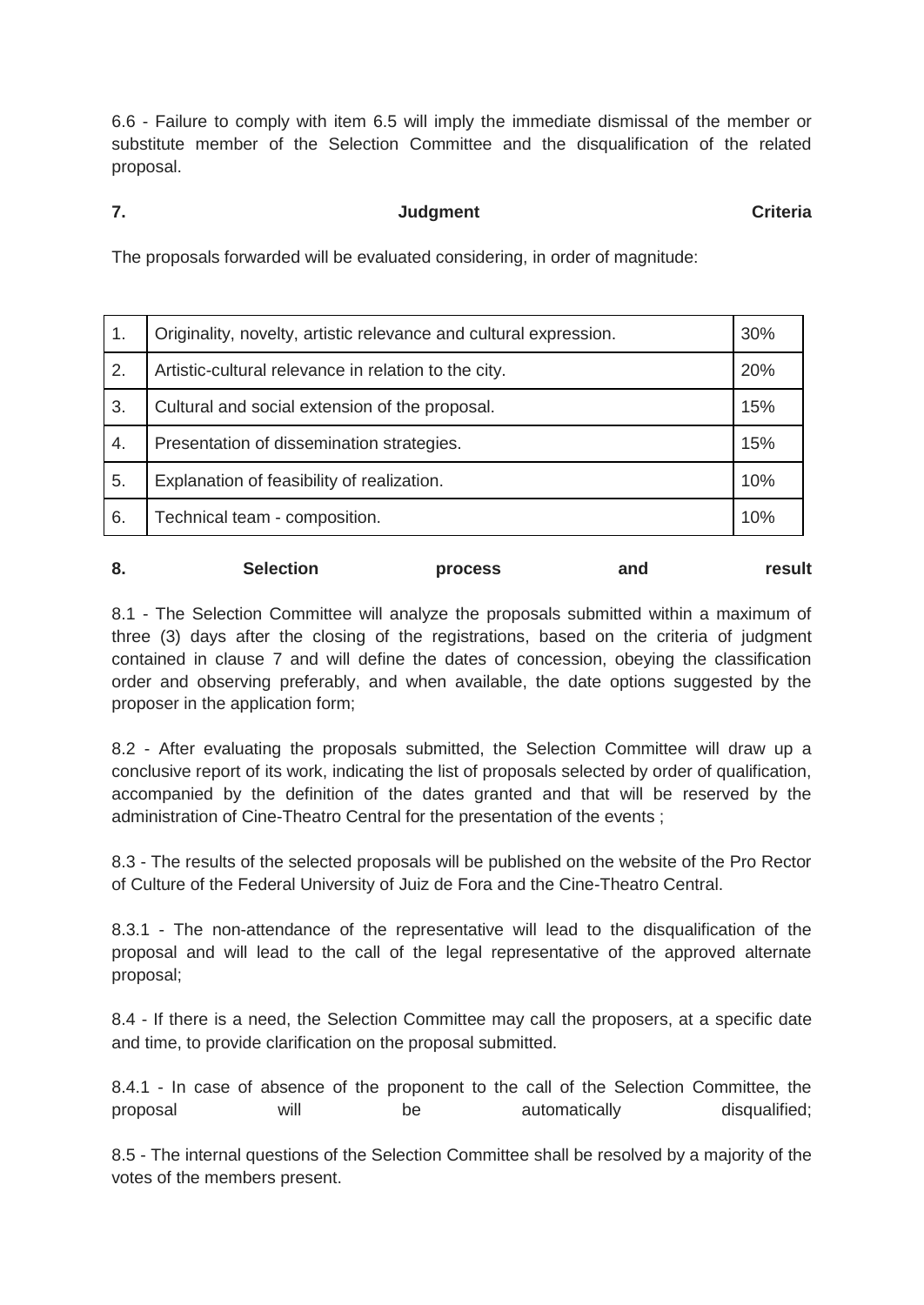9.1 - The act of registration implies acceptance of the rules and conditions established in this Notice, as well as in the regulations for the use of Cine-Theatro Central.

9.2 - The legal representative of the proposer is responsible for all necessary measures, prescribed by current legislation, including collection of taxes, fees, emoluments, etc. due to the competent bodies, of copyrights and juvenile court, necessary for release of the show, and a copy of said proofs must be presented at the Secretariat of the Cine-Central Theater in accordance with the time stipulated in the term of onerous permission signed between the parts.

9.2.1 - Failure to deliver or incomplete delivery of the documents due shall oblige Cine-Theatro Central to communicate the fact to the competent authority (ies).

9.2.2 - The legal representative of the proposer shall be liable for any impediment to the performance of the event determined by the competent authority and shall prohibit its participation and those represented in the next Notice of the "Light of the Earth Project", as well as in the lease of the premises of Cine-Theatro Central for the period determined by its Board of Directors;

9.3 - All necessary measures required by current legislation to release the event to the competent bodies (ECAD, ISS, SBAT, OMB, PROCON, SAU, among other public bodies and demands), as well as the notice of Juvenile Court, will be which shall be the sole responsibility of the PERMISSIONARY, whose copies must be delivered in the Administration of the Cine-Central Theater according to the terms of onerous permission signed between the parties. If the documents are not delivered within the stipulated deadline, the show will be suspended.

9.4 - The proponent who has pending any document related in item 9.3 in some previous spectacle will be prevented from participating in the next "Luz da Terra Project".

9.5 - The proponent will be exclusively responsible for all expenses incurred in the execution of the show, including tax, labor and social charges arising from contracting directly or indirectly for the execution of the project and especially material, criminal or moral damages against Cine Theatro Central and/or third parts original from the performance of the show.

9.6 - The expenses of loading tickets, advertising, assembly, disassembly, transportation, lighting and sound are borne by the proponent;

9.7 - In the event of supervenience in fact from others, which obliges Cine Theatro Central to keep its premises closed by force of determination of the UFJF or any other legal or administrative decision on the date assigned to the spectacle, no penalty shall be payable to Theatro.

9.8 - If the occupation of dates for events not related to the "Luz da Terra Project" prevents the availability of the 15 (fifteen) vacancies offered by this Notice during the period of the